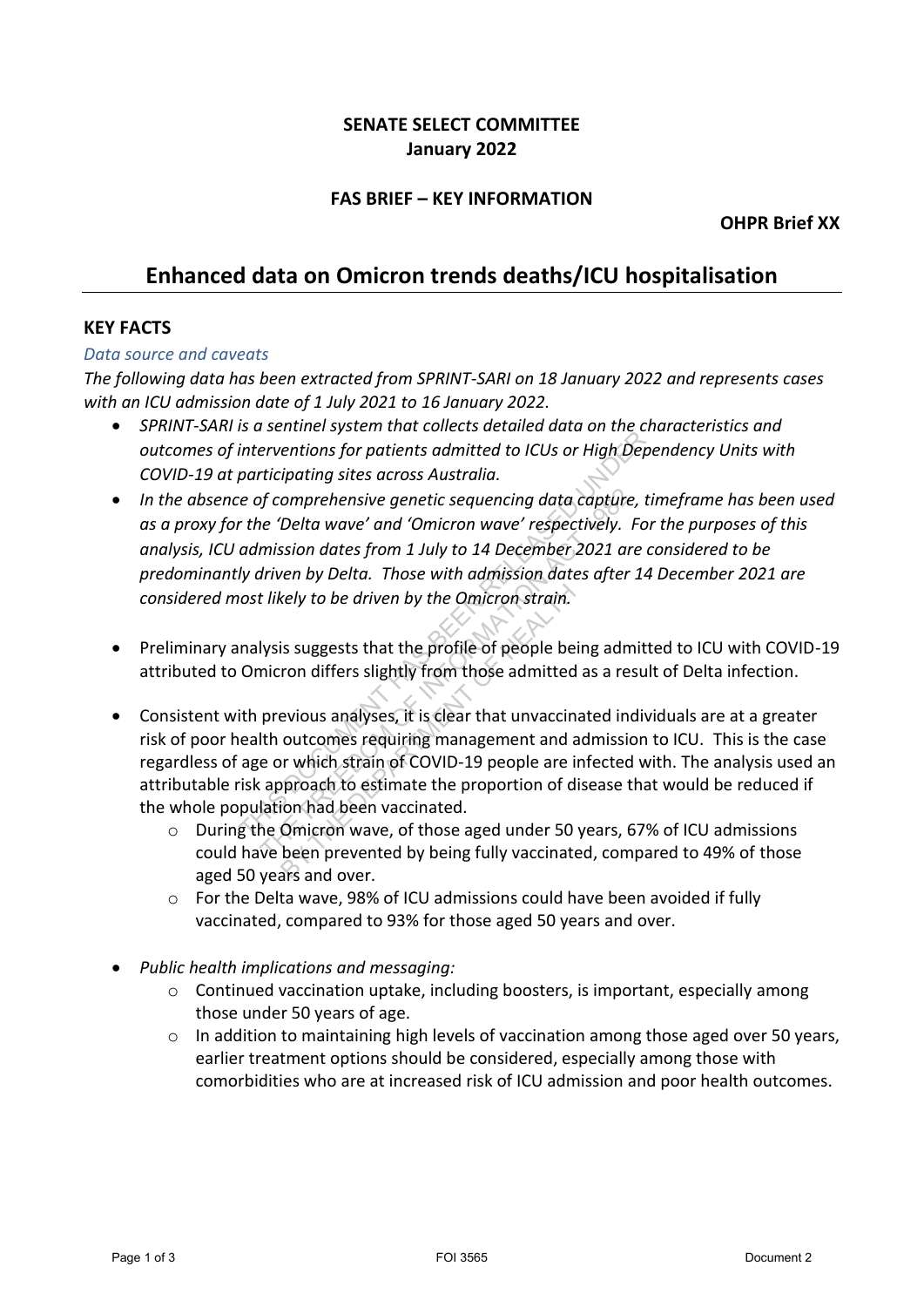# **BACKGROUND**

## Supporting data

## Vaccination Status

Of cases admitted to ICU from 1 July to 14 December 2021 (representing the Delta wave), 76% of those aged less than 50 were unvaccinated. This trend has continued during the current wave, with the majority (53%) of cases aged less than 50 having not received an effective vaccine dose (Table 1).

• Given the staged vaccination rollout in 2021, with older age groups being eligible for vaccination first, it is expected that a larger proportion of cases during the Delta wave, particularly in those aged under 50, are unvaccinated. Therefore, comparisons of vaccine effectiveness between the two waves should be undertaken with caution. For instance, while there is a larger proportion of cases in ICU who are fully vaccinated in the Omicron wave compared to the Delta wave (46% vs. 5%), this is likely due to having a more vaccinated underlying population during the current wave rather than a difference in the effect of the vaccine on the two variants.

|                                                                                                                                                                                                                    |          | 1 Jul to 14 Dec 2021                                                                            |                                                                 |             | 15 Dec 2021 to 16 Jan 2022                                                             |              |  |
|--------------------------------------------------------------------------------------------------------------------------------------------------------------------------------------------------------------------|----------|-------------------------------------------------------------------------------------------------|-----------------------------------------------------------------|-------------|----------------------------------------------------------------------------------------|--------------|--|
| <b>Vaccination Status</b>                                                                                                                                                                                          | <50 year | $\geq$ 50 years                                                                                 | <b>Total</b>                                                    | <50<br>year | $\geq 50$<br>years                                                                     | <b>Total</b> |  |
| <b>Fully vaccinated</b>                                                                                                                                                                                            | 20       | 95 <sup>′</sup>                                                                                 | 115                                                             | 40          | 162                                                                                    | 202          |  |
|                                                                                                                                                                                                                    | 2%       | 7%                                                                                              | 5%                                                              | 33%         | 51%                                                                                    | 46%          |  |
| Partially                                                                                                                                                                                                          | 60       | 199                                                                                             | 259                                                             | 5           | 10                                                                                     | 15           |  |
| vaccinated                                                                                                                                                                                                         | 7%       | 14%                                                                                             | 11%                                                             | 4%          | 3%                                                                                     | 3%           |  |
| No effective                                                                                                                                                                                                       | 676      | 892                                                                                             | 1,568                                                           | 64          | 130                                                                                    | 194          |  |
| vaccine                                                                                                                                                                                                            | 76%      | 64%                                                                                             | 68%                                                             | 53%         | 41%                                                                                    | 44%          |  |
| <b>Unknown</b>                                                                                                                                                                                                     | 139      | 214                                                                                             | 353                                                             | 11          | 18                                                                                     | 29           |  |
|                                                                                                                                                                                                                    | 16%      | 15%                                                                                             | 15%                                                             | 9%          | 6%                                                                                     | 7%           |  |
| <b>Total</b>                                                                                                                                                                                                       | 895      | 1,400                                                                                           | 2,295                                                           | 120         | 320                                                                                    | 440          |  |
| Comorbidities<br>During the Delta wave, of cases aged 50 years and over, 69% had at least one of the specified<br>comorbidities; and in the current wave, 76% of cases had at least one comorbidity. For those age |          | less than 50 years, the majority of cases in ICU during both the Delta and Omicron waves had at | least one comorbidity, with 54% and 57% of cases, respectively. |             | Listed comorbidities include cardiac disease, chronic respiratory condition, diabetes, |              |  |

#### **Table 1. COVID-19 cases admitted to ICU at participating SPRINT SARI sentinel sites by vaccination status and age group, 1 July 2021 – 16 January 2022**

# Comorbidities